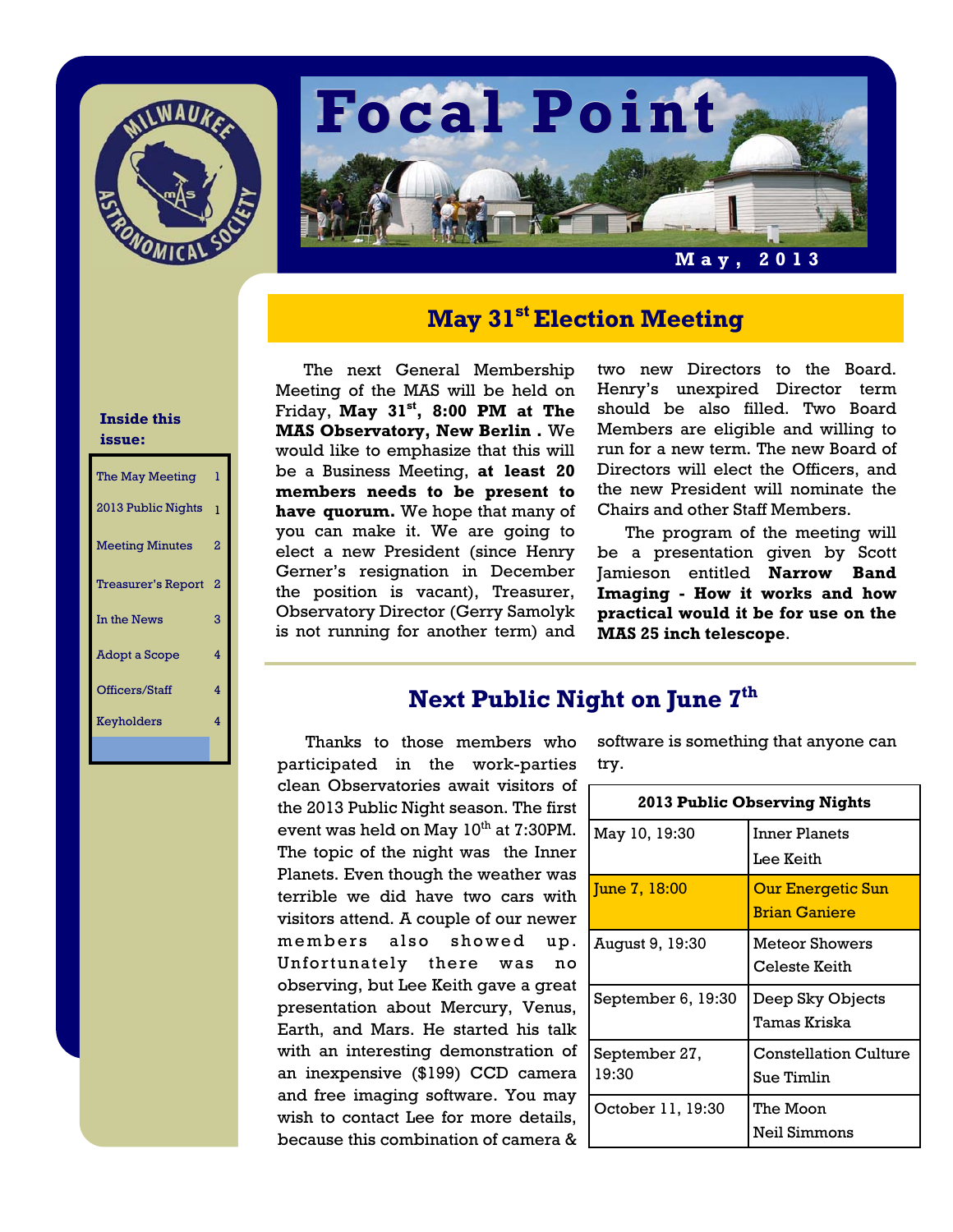# **Treasurer's Report**

I will not be able to make the last board meeting and elections on May  $31<sup>st</sup>$ . I will present a final report to be read at that meeting. Other than that, I would like to end my term as treasurer with a few notes.

 Nearly three years ago we were struggling with a rapidly deflating membership roster and had very little income. I was glad that we managed to cut costs, but I was more pleased to see how the Society has found a way of generating revenue by doing astronomy. The parking donations from our public observing nights have been a financial boon to this organization, and donations from group tours adds one or two hundred more dollars to our coffers. We have found a way to "sell" astronomy! I would like to thank those who are willing to step away from the limelight of the public nights to come down to the parking lot and collect money. If every one who shows up to help out were to avoid the limelight for one evening a year, I think we should be able to provide for ourselves indefinitely with all of us sharing in the fun. As usual for many organizations such as ours a few people do the majority of the work. My thanks go to them.

 Monetary donations from individuals have also been a boon to this organization. One individual in particular has paid for the speaker honorariums for the last several years. I thank you. Those who donate a little extra when renewing their membership help ease the running of this Society. Last year you donated nearly \$200 to the general fund. This is in addition to the money you add to the Endowment Fund and the Albrecht Fund for moving the observatory. There are also those who donate old but usable tools and equipment, telescope parts and their expertise to keep this Society maintained and functioning. I thank you.

 As I have stated previously to the board through email, as of May  $31<sup>st</sup>$  I will no longer provide the services of treasurer for the Society. I will be willing to help the new treasurer settle in. The board should at least find some one to control the checkbook and pay the reoccurring bills and make sure that important forms from the state and IRS are filed yearly. IRS Form 990-N was filed electronically and accepted by the IRS on 2 April. Please note that failure to file this form three years in a row will result in an immediate cancellation of our federal tax-exempt status, which exempts us not only from sales taxes but also property taxes. Fortunately, this form takes about 10 minutes to fill out.

Previous balance as of March 14, 2013 **\$5,721.02 Expenditures**: \$666.96, **Credits**: \$267.80

Current balance as of April 19, 2013 **\$5,316.86, Cash** \$20.00 Current money available for discretionary spending (excluding cash): \$2,176.18

**Albrecht Fund (for Moving the Observatory)** Money Market balance as of Feb 31, 2013 \$8,215.32

**Endowment Fund** Investco portfolio \$7,258.25. Change in market value (+ 518.83)

Protective Life Annuity \$85,146.93. Gain / Loss (+1,080.09)

Respectfully Submitted, Neil Simmons, Treasurer

## **Meeting Minutes**

Held on April 19<sup>st</sup> at the UWM, Milwaukee. The meeting was called to order at 8:00 PM by Vice President, Brian Ganiere.

**Minutes** of the March 15<sup>th</sup> General Meeting, was read and approved.

The **Treasurer's Report** was read by Treasurer, Neil Simmons. Copy attached.

**Observatory Director's Report -**  Work parties will be organized to get the Observatory prepared for the Public Nights.

The Board approved buying two (1.25" and 2") moon filters.

**Old Business** - The Board decided to individually print Public Night flyers and distribute them. The flyers are available in the MAS website on the last page of the April issue of the Focal Point.

There was no **New Business** -

**Announcement** - Russell will announce the work parties on the Google group.

The meeting was adjourned at 9:31PM

**The Program** Brian Morsony, a postdoctoral fellow at the Department of Astronomy at UW-Madison gave a talk entitled



Gamma-Ray Burst and other transients.

> Respectfully Submitted, Agnes Keszler, Secretary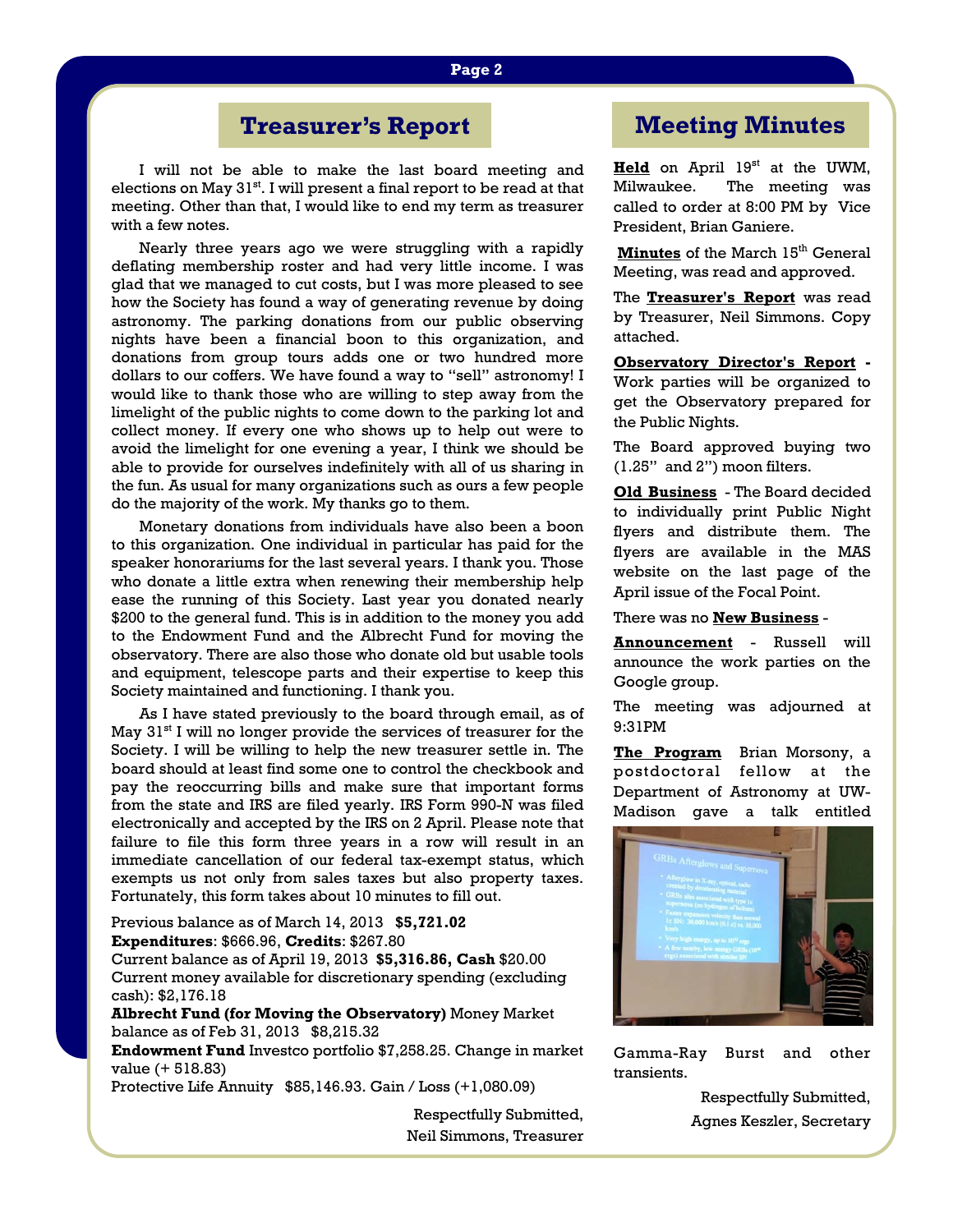# **In the Astronomical News**

### **A Bright Flash in the (Lunar) Night**

Over the past eight years, the observers assigned to NASA's Meteoroid Environment Office have looked at a lot of boring video of the Moon. But every week or so they record a tiny, brief flash caused by a space rock slamming into the lunar nightside.

On March 17, 2013, a  $4^{\text{th}}$ -magnitude flash briefly interrupted the lunar night along the southern margin of Mare Imbrium. North is toward right, and the small dark crater near the upper limb is Grimaldi. One of the MEO's 14-inch telescopes sited near the Marshall Space Flight Center in Alabama recorded an unexpectedly bright flare. The second-long

flash peaked at about 4<sup>th</sup> magnitude, meaning it could have been picked up by eye had anyone gazed upon the Moon's fat waxing crescent at that moment.

 The flare remained undiscovered for more than a month until Ron Suggs went through the night's observations. "It jumped right out at me, it was so bright," he notes in a NASA announcement issued last week.

 Over an 8-year span, observers with NASA's Meteoroid Environment Office used 14-inch telescopes to record nearly 300 impacts on the Moon.

 Ordinarily, gauging the impactor's size solely from the flash's intensity and duration involves considerable guesswork. The burst of light isn't created from frictional heating, as happens when meteoroids enter Earth's atmosphere, but instead because even small objects deliver enough kinetic energy to momentarily superheat the lunar rubble where they strike.

 On March 17, 2013, an all-sky camera in Yarker, Ontario, captured a bright fireball about 3 hours after NASA observers recorded an especially bright impact on the Moon.

 Luckily, five bright fireballs were captured that same night by all-sky cameras operated at two sites in Georgia by the MEO and in southeastern Canada by researchers at the University of Western Ontario. Calculations suggest that all of those objects were traveling together in highly eccentric orbits that stretched to the inner asteroid belt (with a semimajor axis of 2.25 astronomical units), and that they arrived at 57,000 miles per hour (25.6 km per second).

 WilliamCooke, who manages the NASA effort believes that the fireballs and the flash in Mare Imbrium were related. So, armed with a

> rough orbit and some basic physics (*E* =  $\frac{1}{2}mv^2$ ), he calculates that the lunar impactor must have been about the size of a beach ball, 30 to 40 cm across, and that its collision delivered the explosive equivalent of 5 tons of

 Something of that size and mass, hitting that fast, should gouge out a crater 20 feet (6 m) across or even larger. That's big enough to turn up in high-



*On March 17th, a space rock slammed into the Moon's Mare Imbrium and created a brief 4thmagnitude flash (the brightest by far recorded to date) that could have been seen by the unaided eye.*

resolution images taken by NASA's Lunar Reconnaissance Orbiter. "We are certainly looking forward to checking out the March  $17<sup>th</sup>$  event," says Mark Robinson (Arizona State university), principal investigator for LRO's camera. "In that target area there is about 80% preexisting coverage, so it looks possible."

TNT.

 Meanwhile, Cooke thinks the cluster that stroked on March  $17<sup>th</sup>$  might be related to a little-known meteor shower called the Eta Virginids (or Northern March Virginids). "We'll be keeping an eye out for signs of a repeat performance next year," he says.

> by Kelly Beatty Sky & Telescope Magazine

**Page 3**